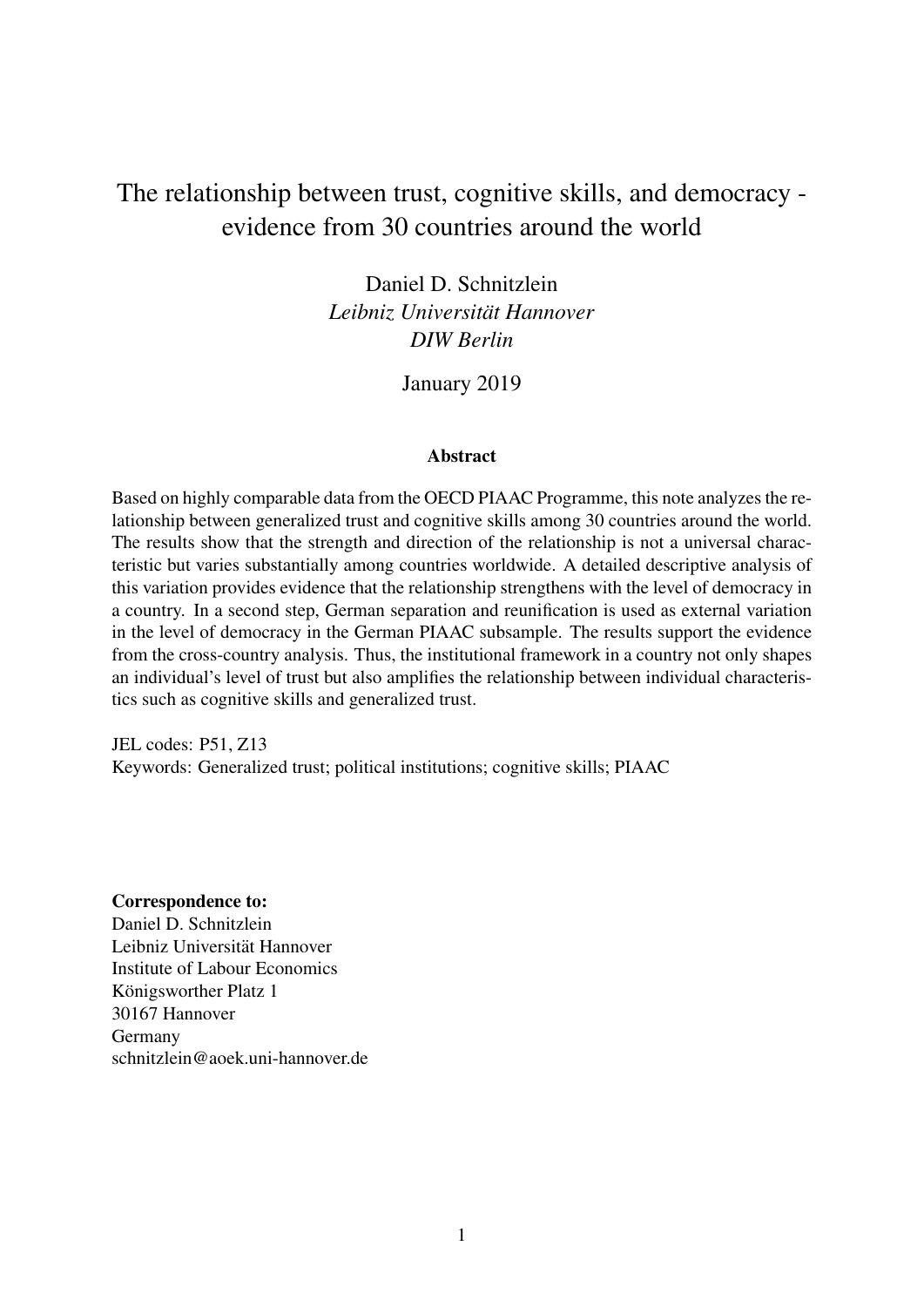#### 1. Introduction

Generalized trust<sup>[1](#page-1-0)</sup> within a population has been increasingly recognized as an important characteristic of a society. At the macro level, higher trust has been shown to contribute to economic growth (e.g., [Algan and Cahuc, 2010,](#page-9-0) [2013\)](#page-9-1), and at the individual level, it has been shown to be correlated with a range of favorable characteristics such as health [\(Hamamura et al., 2017\)](#page-9-2) and well-being [\(Bjørnskov, 2003\)](#page-9-3).<sup>[2](#page-1-1)</sup>

The decision whether to trust is essentially a cognitive task. Thus, individuals with higher cognitive skills should be better in judging whether someone is trustworthy. Recent contributions– both in economics and psychology–show a strong positive correlation between trust and cognitive skills (e.g., [Carl and Billari, 2014;](#page-9-4) [Corgnet et al., 2016;](#page-9-5) [Hooghe et al., 2012;](#page-9-6) [Sturgis](#page-9-7) [et al., 2010\)](#page-9-7), which is not driven by an individual's education. Using a self-assessment of numerical skills, [Falk et al.](#page-9-8) [\(2018\)](#page-9-8) showed that this positive correlation was also prevalent in a cross-country study covering a wide range of cultural contexts.

[Putnam](#page-9-9) [\(1993\)](#page-9-9) argued that trust is an important prerequisite of developing democratic in-stitutions. This relationship might work in both directions since Heineck and Süssmuth [\(2013\)](#page-9-10) and [Rainer and Siedler](#page-9-11) [\(2009\)](#page-9-11) showed that growing up under a non-democratic (repressive) regime lowers an individual's level of generalized trust. However, the institutional framework not only shapes an individual's level of trust but could also amplify the association between trust and cognitive abilities. In an ideal democratic setting, trust might be an optimal strategy, while in a less favorable set of institutions, this might not be the case. If individuals with higher cognitive abilities are more capable of judging this difference, the association between trust and cognitive abilities should increase with the level of democratic institutions in a country.[3](#page-1-2)

This letter contributes to the literature by analyzing the relationship between trust, cognitive skills, and democracy i) by performing an international comparison based on highly comparable cross-country data that include more reliable measures of cognitive skills than previous crosscountry studies and ii) by exploring a unique natural experiment within one single country (German separation and reunification).

<span id="page-1-0"></span> $\frac{1}{2}$  This note analyzes generalized trust, i.e., trust in others.

<span id="page-1-1"></span><sup>2</sup> [Anand and Poggi](#page-9-12) [\(2018\)](#page-9-12) showed that there is a substantial association between trust and planning abilities.<br>
This would also support the notion of trust as a someonent of social intelligence (*Nemesichi*: 2001)

<span id="page-1-2"></span>This would also support the notion of trust as a component of social intelligence [\(Yamagishi, 2001\)](#page-9-13).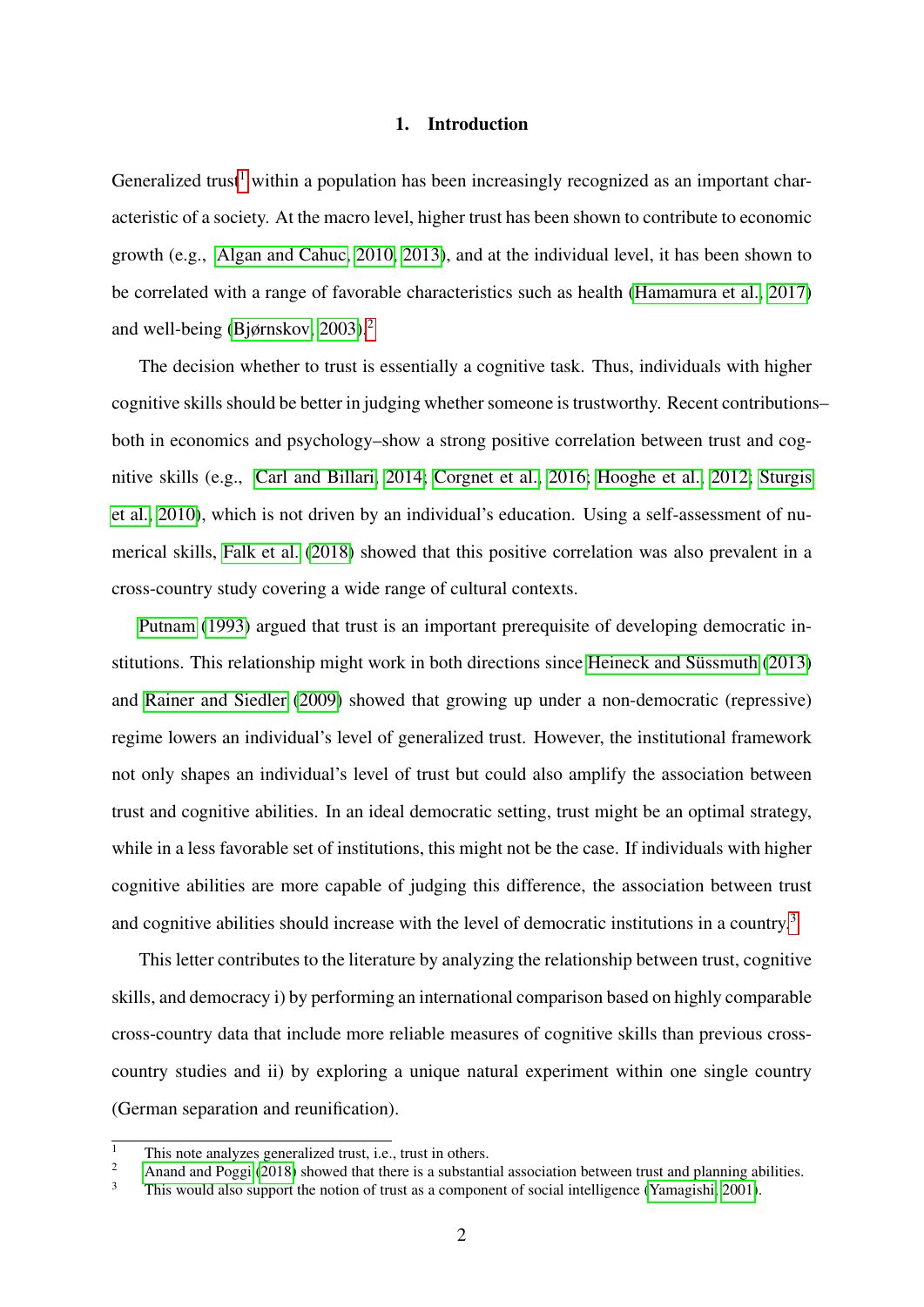### 2. PIAAC Data

I use highly comparable data on 30 countries from the OECD Programme for the International Assessment of Adult competencies (PIAAC).<sup>[4](#page-2-0)</sup> The PIAAC data were collected in two rounds in 2011/12 and 2014/15 covering representative samples of the population aged 16-65 years for each included country or region.

The focus of PIAAC is on adult competencies; thus, the data include three detailed measures of adult cognitive skills: numerical skills, literacy skills, and problem-solving skills. Following [Hanushek et al.](#page-9-14) [\(2015,](#page-9-14) [2017\)](#page-9-15), this study focuses on the numeracy skill measure as a proxy for cognitive skills.<sup>[5](#page-2-1)</sup> However, all presented results are robust to using the literacy skills score or to using a combined measure of literacy and numeracy skills.<sup>[6](#page-2-2)</sup> The score is standardized to have a mean of zero and a standard deviation of one over all countries.

In addition to competencies, PIAAC collected information from an extensive background questionnaire, which included two measures of generalized trust: i) *There are only a few people you can trust completely*, and ii) *If you are not careful, other people will take advantage of you*. Both questions were answered via a 5-point Likert-type scale from 1, *strongly agree*, to 5, *strongly disagree*. The answers were averaged over both dimensions and standardized to have a mean of zero and a standard deviation of one.

### 3. Trust, Cognitive Skills, and Democracy in an International Comparison

Panel (a) in Figure [1](#page-3-0) depicts the coefficients  $\beta_1$  from separate (by country) OLS regressions of the form:

<span id="page-2-3"></span>
$$
trust_i = \alpha + \beta_1 C_i + \beta_2 G_i + \beta_3 A_i + \beta_4 E_i + \beta_5 K_i + \beta_6 H_i + \varepsilon_i
$$
\n(1)

where  $trust_i$  is the combined measure of trust of the individual described above and  $C_i$  is the numerical skill score,  $G_i$  is a gender indicator,  $A_i$  includes 5 age indicators,  $E_i$  is an indicator

<span id="page-2-0"></span> $\overline{4}$  Three countries out of the 33 PIAAC countries were excluded in this study. For Turkey, trust measures were not surveyed, and data on Australia was not available in the PIAAC public use file provided by the OECD. Russia was excluded due to problems that occurred during the PIAAC data collection [\(OECD, 2016\)](#page-9-16).

<span id="page-2-1"></span><sup>&</sup>lt;sup>5</sup> Following [Hanushek et al.](#page-9-14) [\(2015\)](#page-9-14), I use the first plausible value for numerical skills. However, the results are robust to using an average and/or a random draw of the ten values provided in the PIAAC data.

<span id="page-2-2"></span><sup>&</sup>lt;sup>6</sup> The results are also robust to using the score on problem-solving skills. However, this data is not available for the full set of countries.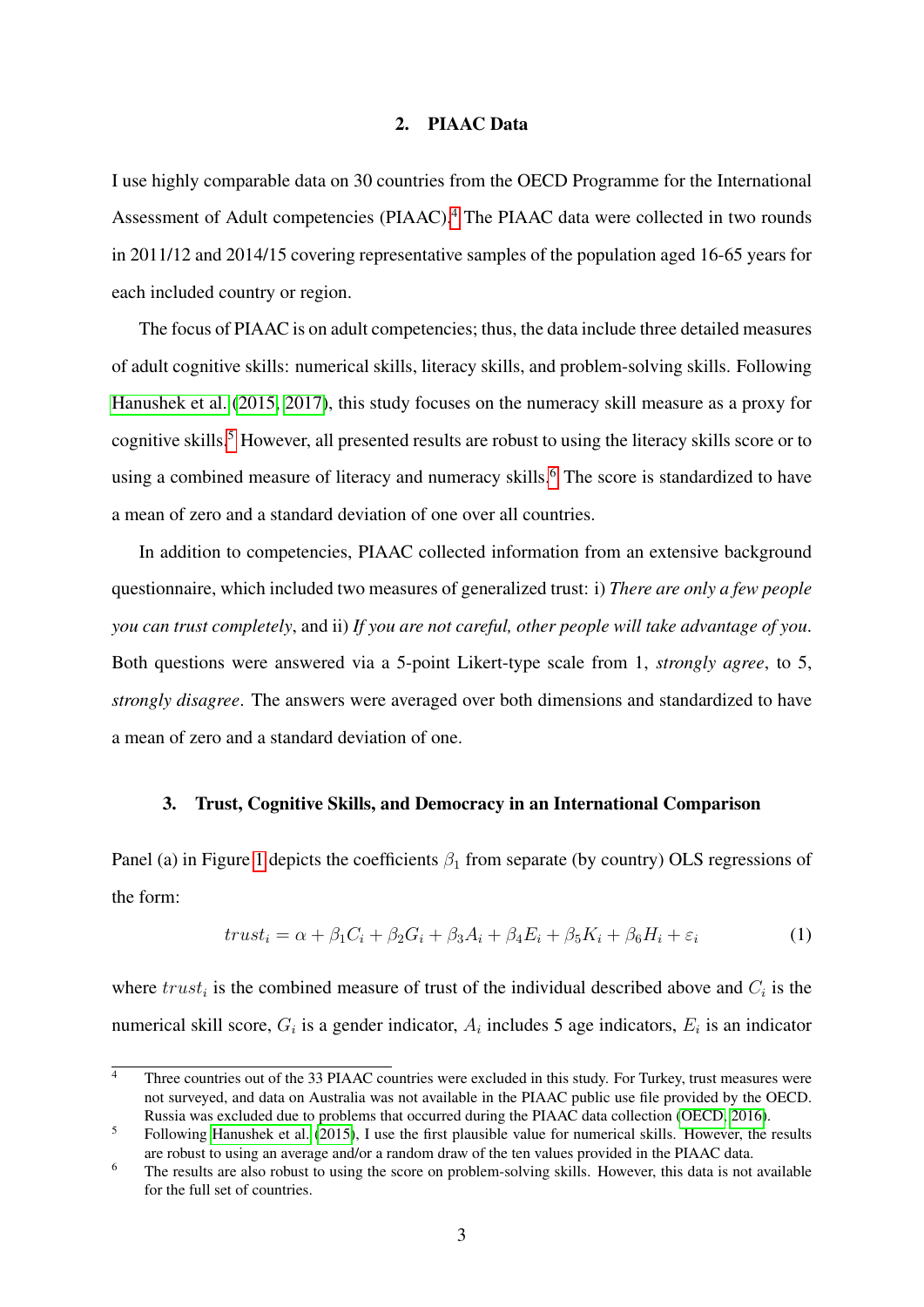<span id="page-3-0"></span>

Figure 1: The relationship between trust and cognitive skills around the world

Note: Panel (a): shown are estimated coefficients of standardized numerical skills test scores from OLS regressions of equation (1). Separate regressions for each country. PIAAC sample weights are applied. Error bars indicate 95 percent confidence intervals. The United Kingdom incorporates only England and Northern Ireland, Belgium incorporates only Flanders, and Indonesia incorporates only Jakarta. Source: PIAAC Public Use File. Panel (b): scatter plot of coefficients from panel (a) against the Economist Intelligence Unit democracy index for the respective country in the respective PIAAC survey year. Survey periods are 2011/12 for round-one countries and 2014/15 for round-two countries. The United Kingdom incorporates only England and Northern Ireland, Belgium incorporates only Flanders and Indonesia incorporates only Jakarta. Source: [The Economist Intelligence Unit](#page-9-17) [\(2012,](#page-9-17) [2013,](#page-9-18) [2015,](#page-9-19) [2016\)](#page-9-20), PIAAC Public Use File.

if the individual has tertiary education,  $K_i$  is an indicator if the individual has children, and  $H_i$ includes five indicators for an individual's subjective health.<sup>[7](#page-3-1)</sup>  $\varepsilon_i$  is an idiosyncratic error.

The estimates depicted in Figure [1](#page-3-0) show that the relationship between trust and cognitive skills substantially varies between countries. Out of the 30 countries, 26 countries show a positive statistically significant coefficient. However, the size of the coefficient ranges from 0.034 in South Korea to 0.295 in Denmark. For Chile, Cyprus, and Singapore, the coefficients are not significant, and for Indonesia, the coefficient is even significantly negative. The estimated

<span id="page-3-1"></span> $\overline{7}$ Including income information leaves the results virtually unchanged while substantially reducing the sample size. The results are robust to the exclusion of the health indicators.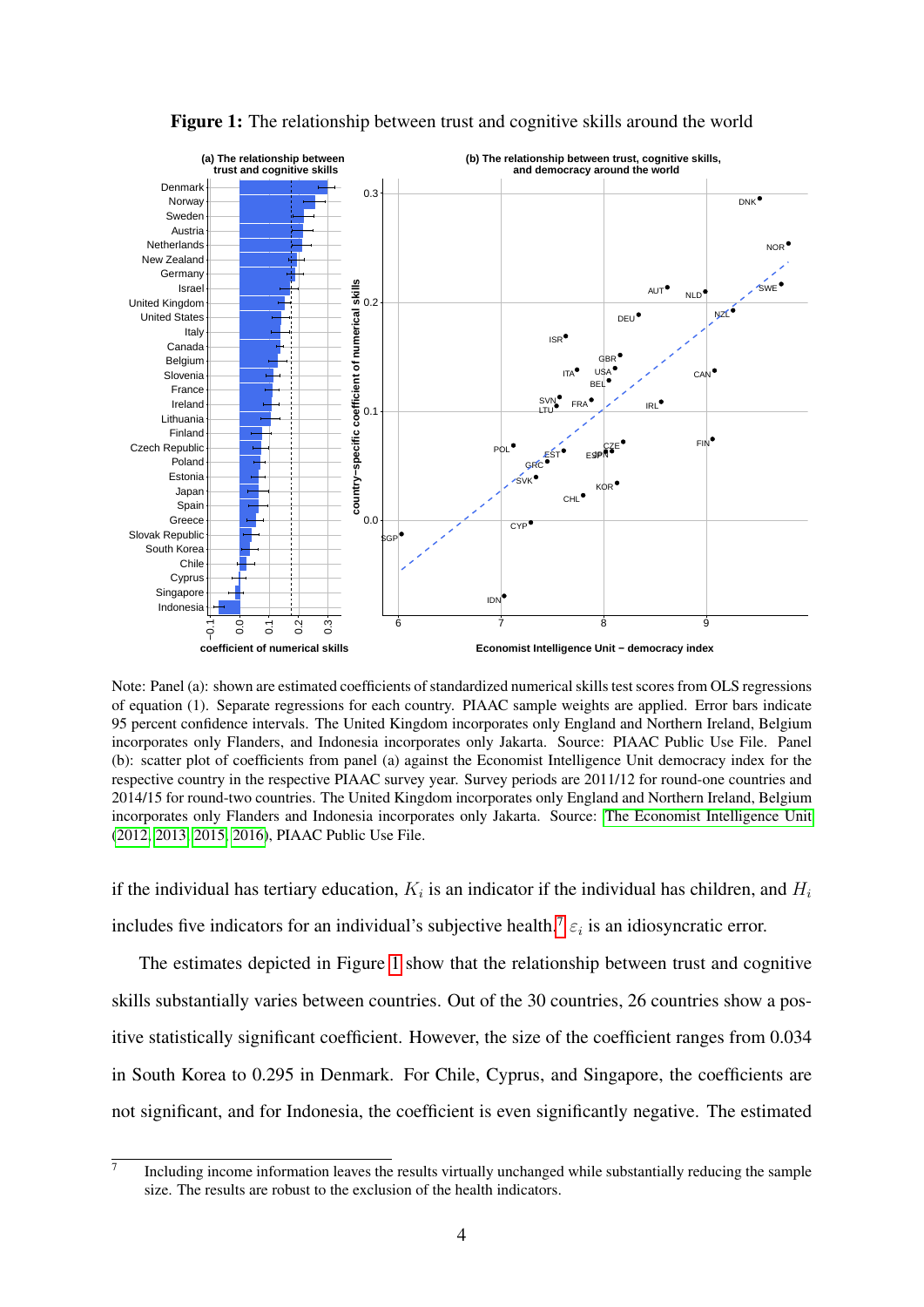coefficient for the pooled sample is 0.175 and is represented by a dashed vertical line. For most countries, the estimates support the discussed finding of a positive correlation between trust and cognitive skills when based on highly comparable data and comprehensive skill measures. However, in summary, the relationship between trust and cognitive skills is neither universally positive nor of the same magnitude for the different countries.

What factors can now explain the variation shown in panel (a) of Figure [1?](#page-3-0) The existing literature argues for a relationship between the level of trust and the level of democracy in a country, which could be amplified if the level of democracy also influences the association between trust and cognitive abilities.

This notion is analyzed in panel (b) of Figure [1.](#page-3-0) Here, the country level coefficients from panel (a) are plotted against the level of democracy as measured by the democracy index provided by the Economist Intelligence Unit (EIU). The index consists of five subdimensions, which are electoral process and pluralism, functioning of government, political participation, political culture, and civil liberties, and provides an aggregate score from 0-10 for each country.[8](#page-4-0) Higher values of the index are associated with a higher level of democracy. All countries are assigned the index value for the respective PIAAC survey year.<sup>[9](#page-4-1)</sup> Panel (b) of Figure [1](#page-3-0) shows that there is a positive correlation between level of democracy and the strength of the relationship between trust and cognitive skills.[10](#page-4-2)

Taken together, panel (a) and panel (b) of Figure [1](#page-3-0) visualize the main result of this note. The relationship between trust and cognitive skills varies among the countries, and the level of democracy in the respective countries is able to explain a substantial part of this variation.

Table [I](#page-5-0) provides the main results from estimating the model in equation [\(1\)](#page-2-3), pooling all PIAAC countries and adding the EIU index (standardized) as an additional control variable. The first column shows that when including the EIU index and using individual characteristics as control variables, the coefficient for numerical skills is 0.163 for the pooled sample, and the coefficient of the EIU index is 0.174. This means that on average, an additional standard deviation in the EIU index (that is about the difference between Norway and Canada) is as-

<span id="page-4-0"></span> $\overline{\text{8}}$  Details on the computation of the score can be found in [The Economist Intelligence Unit](#page-9-17) [\(2012,](#page-9-17) [2013,](#page-9-18) [2015,](#page-9-19) [2016\)](#page-9-20).

<span id="page-4-1"></span><sup>9</sup> If the survey period covers two years, the main survey year is used.

<span id="page-4-2"></span><sup>&</sup>lt;sup>10</sup> The correlation between the country-level coefficients and the EIU index is estimated to be 0.776.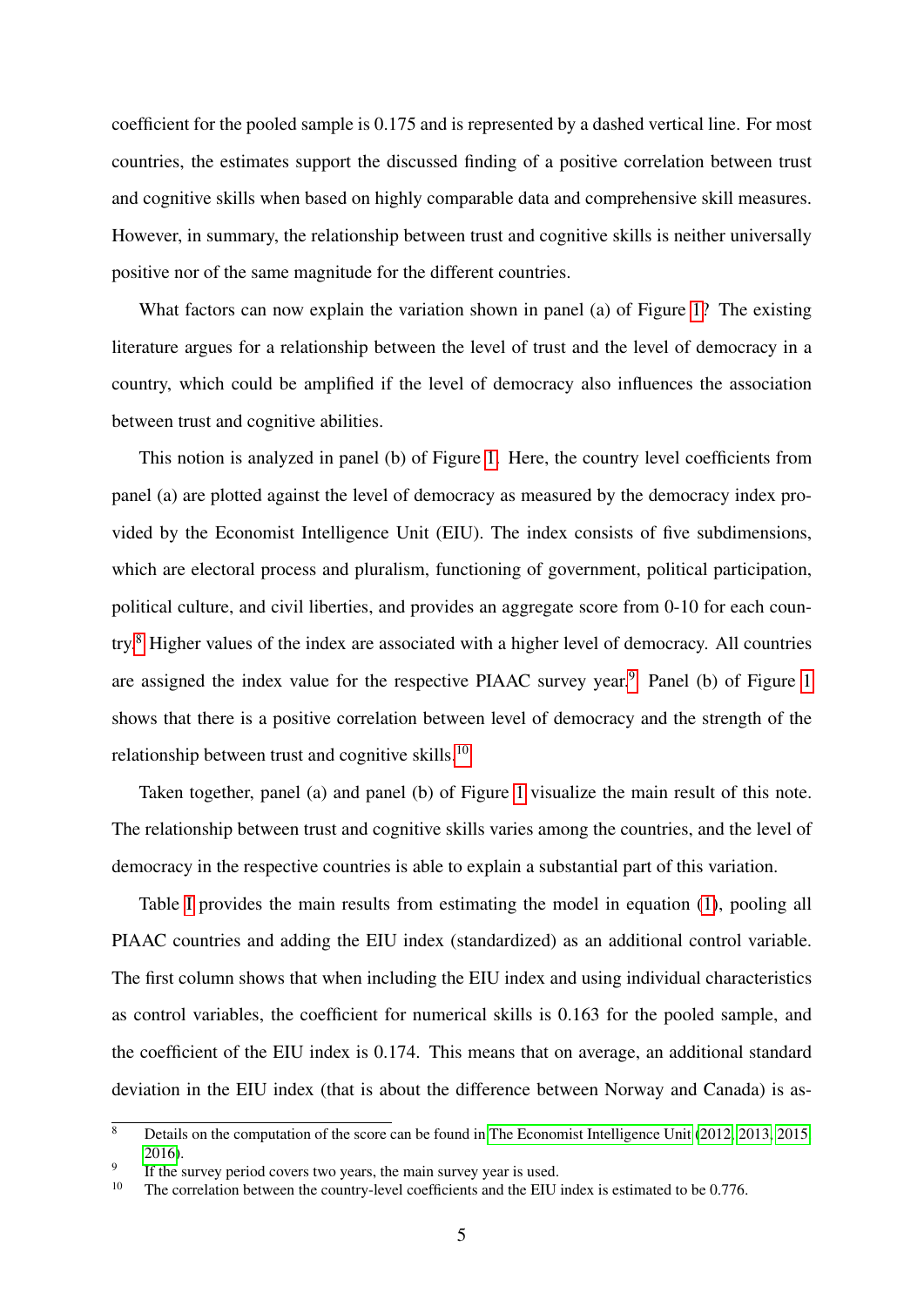<span id="page-5-0"></span>

|                                         | Pooled sample |                       |                       | Men        |                       |                       | Women      |                       |                       |
|-----------------------------------------|---------------|-----------------------|-----------------------|------------|-----------------------|-----------------------|------------|-----------------------|-----------------------|
|                                         | (1)           | (2)                   | (3)                   | (4)        | (5)                   | (6)                   | (7)        | (8)                   | (9)                   |
| Numerical skills                        | $0.163***$    | $0.174***$            | $0.169***$            | $0.134***$ | $0.143***$            | $0.138***$            | $0.197***$ | $0.210***$            | $0.205***$            |
|                                         | (0.026)       | (0.025)               | (0.021)               | (0.018)    | (0.017)               | (0.014)               | (0.034)    | (0.033)               | (0.028)               |
| EIU index                               | $0.174***$    | $0.171***$            | $0.161***$            | $0.155***$ | $0.146***$            | $0.135**$             | $0.193***$ | $0.198***$            | $0.190***$            |
|                                         | (0.050)       | (0.047)               | (0.057)               | (0.045)    | (0.042)               | (0.051)               | (0.054)    | (0.052)               | (0.062)               |
| Int. of numerical<br>skills & EIU index |               | $0.077***$<br>(0.026) | $0.077***$<br>(0.026) |            | $0.069***$<br>(0.025) | $0.070***$<br>(0.025) |            | $0.092***$<br>(0.028) | $0.092***$<br>(0.029) |
| Ind. level char.                        | yes           | yes                   | yes                   | yes        | yes                   | yes                   | yes        | yes                   | yes                   |
| Country level char.                     | no            | no                    | yes                   | no         | no                    | yes                   | no         | no                    | yes                   |
| Numb. of ind.                           | 195,001       | 195,001               | 195,001               | 91,066     | 91,066                | 91,066                | 103,935    | 103,935               | 103,935               |

Table I: The relationship between trust, cognitive skills, and democracy (international sample)

Note: Coefficients from OLS regressions. The dependent variable is a measure of trust. Trust and numerical skills are standardized at the world level. The level of democracy is operationalized by the Economist Intelligence Unit democracy index and standardized at the world level. The standard errors in parentheses are clustered at the country level. The individual-level characteristics include gender, age (5 categories), education (indicator for tertiary education), subjective health (5 categories), and an indicator if the individual has children. The country-level characteristics include the Gini index and annual GDP growth rate. All regressions are weighted by the PIAAC sample weights. "Int. of numerical skills & EIU index" means "Interaction effect of numerical skills and EIU index". \*\*\* means significant at the 1 percent level; \*\* means significant at the 5 percent level; and \* means significant at the 10 percent level. Source: [The Economist Intelligence Unit](#page-9-17) [\(2012,](#page-9-17) [2013,](#page-9-18) [2015,](#page-9-19) [2016\)](#page-9-20), PIAAC Public Use File, WIID3.4, Penn World Tables (v9.0).

sociated with a 0.174 standard deviation higher level of trust, supporting the finding from the literature that countries with a higher level of democracy are also characterized by a higher level of generalized trust in the population. The model in column 2 now includes an interaction term between numerical skills and the EIU index. The resulting coefficient of the interaction term is positive and significant while the two other coefficients remain largely unchanged.<sup>[11](#page-5-1)</sup> To put this into perspective, the size of the interaction effect is about three-quarters of the size of the gender coefficient (-0.100; male) and thus not negligible. Finally, column 3 shows that including additional country-level characteristics for inequality (Gini index) and growth (annual GDP growth rate) does not alter the results.<sup>[12](#page-5-2)</sup> Finally, analyzing effect heterogeneity by gender shows that the interaction term is significant for men and women, but the results seem to be more pronounced in the female sample than in the male sample (columns 4 to 9).

However, it is unclear whether these results would survive in a more causal analysis. Thus, in the next section, I draw on a unique natural experiment that varied the level of democracy for a whole region of a country - German separation and reunification.

<span id="page-5-1"></span> $\overline{11}$  This finding is robust to the use of a categorical version of the EIU index, dividing the sample into Full democracies (17 countries) and Flawed democracies (13 countries).

<span id="page-5-2"></span><sup>&</sup>lt;sup>12</sup> In a specification including country fixed effects the coefficient of numerical skills is 0.133 (0.011), the coefficient of the interaction term is 0.067 (0.015) and the coefficient of the EIU index is 0.006 (0.009). The third coefficient is not significant any more, since democracy only varies at the country level.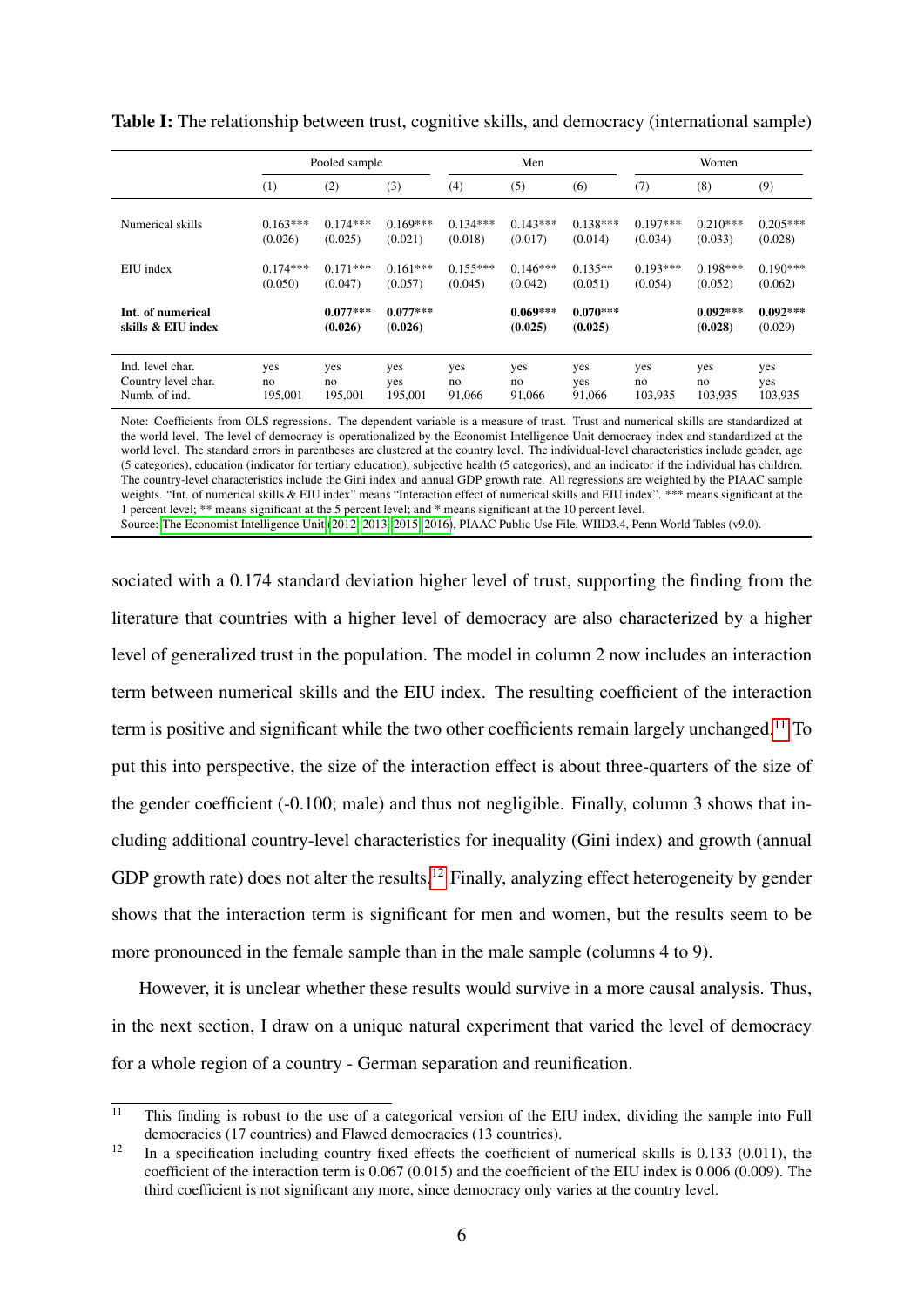### 4. Trust, Cognitive Skills, and Democracy: Evidence based on a Natural Experiment

<span id="page-6-2"></span>

|               | Pooled sample |             | Born 1970<br>Born<br>before<br>and later<br>1970 |            | Men<br>Women |             | Parents not<br>highly edu-<br>cated | Parents<br>highly<br>educated |
|---------------|---------------|-------------|--------------------------------------------------|------------|--------------|-------------|-------------------------------------|-------------------------------|
|               | (1)           | (2)         | (3)                                              | (4)        | (5)          | (6)         | (7)                                 | (8)                           |
| Num. skills   | $0.205***$    | $0.226***$  | $0.210***$                                       | $0.270***$ | $0.173***$   | $0.292***$  | $0.210***$                          | $0.243***$                    |
|               | (0.017)       | (0.019)     | (0.025)                                          | (0.031)    | (0.027)      | (0.028)     | (0.024)                             | (0.042)                       |
| East          | $-0.167***$   | $-0.149***$ | $-0.246***$                                      | $-0.021$   | $-0.109**$   | $-0.209***$ | $-0.157***$                         | $-0.151**$                    |
|               | (0.033)       | (0.034)     | (0.044)                                          | (0.054)    | (0.049)      | (0.047)     | (0.044)                             | (0.069)                       |
| Int. of num.  |               | $-0.088**$  | $-0.134***$                                      | $-0.098*$  | $-0.035$     | $-0.160***$ | $-0.088*$                           | $-0.113$                      |
| skills & East |               | (0.035)     | (0.048)                                          | (0.055)    | (0.050)      | (0.051)     | (0.050)                             | (0.069)                       |
| Ind. char.    | yes           | yes         | yes                                              | yes        | yes          | yes         | yes                                 | yes                           |
| N             | 3,963         | 3,963       | 2,346                                            | 1,617      | 1,964        | 1,999       | 2,415                               | 1,281                         |

Table II: The relationship between trust, cognitive skills, and democracy (German sample)

Note: Coefficients from OLS regressions. The dependent variable is a standardized measure of trust. Standard errors are shown in parentheses. East is an indicator if an individual lived in East Germany before reunification. Weighted observations. "Int. of num. skills & East" means "Interaction effect of numerical skills and having lived in East Germany". \*\*\* means significant at the 1 percent level; \*\* means significant at the 5 percent level; \* means significant at the 10 percent level. Source: PIAAC Public Use File, PIAAC German SUFv2.2

Although the end of the German Democratic Republic was initiated by protests from parts of the East German population, the process and timing of reunification can be argued to have been exogenous on the level of individuals living in former East Germany. [Alesina and Fuchs-](#page-9-21)Schündeln [\(2007\)](#page-9-21) provided a detailed discussion of the institutional setting before and after reunification and concluded that German separation and reunification can be used to identify the long-run consequences of having lived under the non-democratic regime in East Germany.<sup>[13](#page-6-0)</sup> [Rainer and Siedler](#page-9-11) [\(2009\)](#page-9-11) provided a discussion of this identification strategy with respect to differences in the level of generalized trust.

I use information on an individual's place of living before the fall of the wall, which is included in the German extension to the PIAAC background questionnaire and is available in the German PIAAC SUF.<sup>[14](#page-6-1)</sup> I restrict the sample to individuals who lived in either East or West

<span id="page-6-0"></span> $\overline{13}$  Over the last years, a number of authors have used this setting to identify the effect of living under a nondemocratic (repressive) regime on a variety of outcomes. A list of contributions can be found for example in the introduction of Heineck and Süssmuth [\(2013\)](#page-9-10). Thus, it is possible that other affected variables apart from the change from a repressive to a democratic regime affect trust and the interaction of trust with cognitive abilities. In addition, since substantial time elapsed between reunification and the data collection, the individuals could be exposed to a variety of other treatments. However, since the evidence from this exercise is in line and supports the evidence from the cross-country analysis presented above, I am confident that the measured effect can–at least to a substantial part–be attributed to the change in regimes.

<span id="page-6-1"></span><sup>14</sup> PIAAC German SUFv2.2 (DOI: 10.4232/1.12660).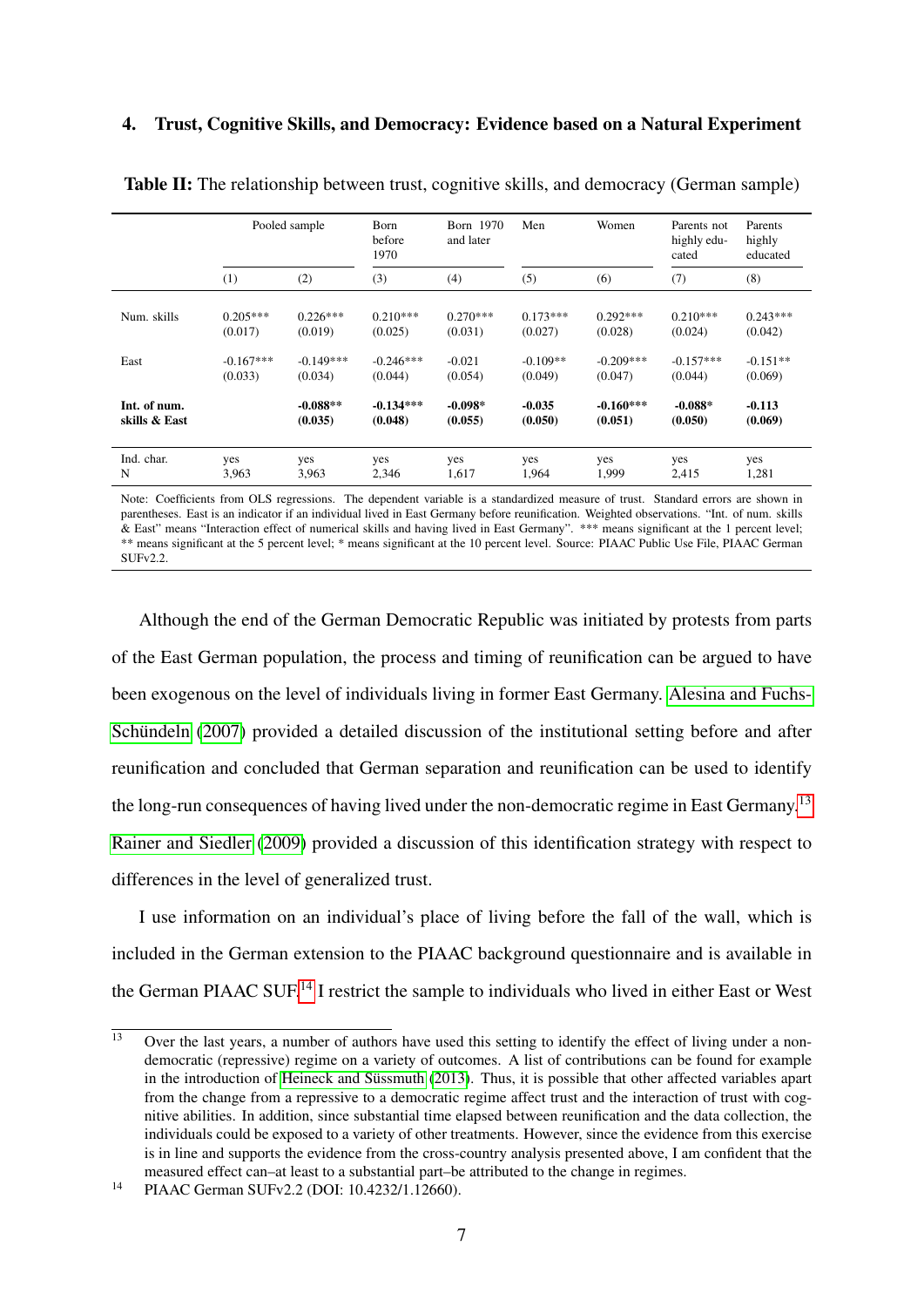Germany before 1989 and were born during the period of separation.<sup>[15](#page-7-0)</sup> The analysis is based on the following regression:

$$
trust_i = \pi + \gamma_1 C_i + \gamma_2 East_i + \gamma_3 East_i \cdot C_i + \gamma_4 X_i + \nu_i \tag{2}
$$

where  $trust_i$  and  $C_i$  are the same measures as in equation [\(1\)](#page-2-3), and  $X_i$  includes the full set of individual-level characteristics as in the international comparison.  $East<sub>i</sub>$  is an indicator (0/1) if the individual lived in East Germany before the fall of the wall. Thus, the main parameter of interest is  $\gamma_3$ , the coefficient of the interaction term of  $East_i$  and the measure of numerical skills.

In the pooled sample (columns 1 - 2 of Table [II\)](#page-6-2), the results match and support those from the international comparison. Higher skills are associated with a higher level of trust. Having lived in East Germany before reunification, that means experiencing a lower level of democracy is associated with a lower trust level. This is in line with the results presented by [Rainer and](#page-9-11) [Siedler](#page-9-11) [\(2009\)](#page-9-11) and Heineck and Süssmuth [\(2013\)](#page-9-10). The interaction effect of numerical skills and having lived in the East is negative, indicating that individuals who experienced growing up un-der a repressive non-democratic regime show a weaker correlation between abilities and trust.<sup>[16](#page-7-1)</sup> This supports the finding from the international comparison that the relationship between trust and cognitive skills increases with the level of democracy.

Analyzing potential effect heterogeneity by birth cohort, gender, and parental background shows that the estimates of all subgroups support the findings from the pooled sample. However, the amplification effect of having lived in the East seems to be less pronounced in the male subsample.

# 5. Conclusion

This note contributes to the literature on determinants of generalized trust and how institutions shape trust. The results show that in most PIAAC countries, there is a positive relationship between generalized trust and cognitive skills. However, the strength of this relationship varies

<span id="page-7-0"></span> $\frac{15}{15}$  Individuals are included if they were born between 1949 and 1989.

<span id="page-7-1"></span><sup>16</sup> Again, the size of the interaction effect is non-negligible and about half the size of the coefficient of the gender indicator.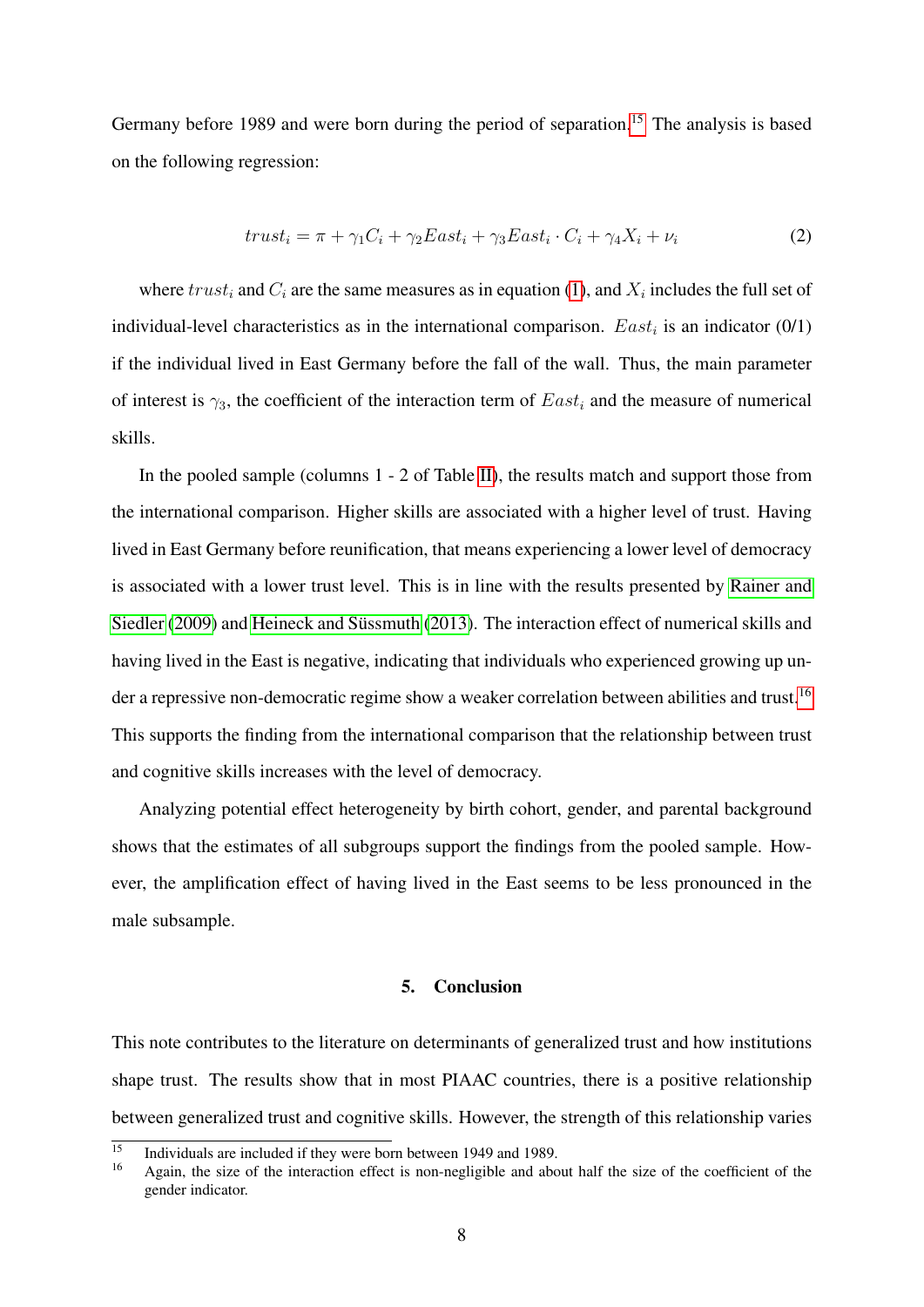substantially. The results from the international comparison suggest that the association between trust and cognitive skills strengthens with the level of democracy in a country. Since this finding could be driven by reverse causality, among other factors, German separation and reunification was used as an external variation in the level of democracy to identify the effect in a more causal way. The results support the findings from the cross-country analysis.

The findings suggest that the institutional framework in a country not only shapes the level of trust of an individual but also works by amplifying the relationship between individual characteristics and generalized trust.